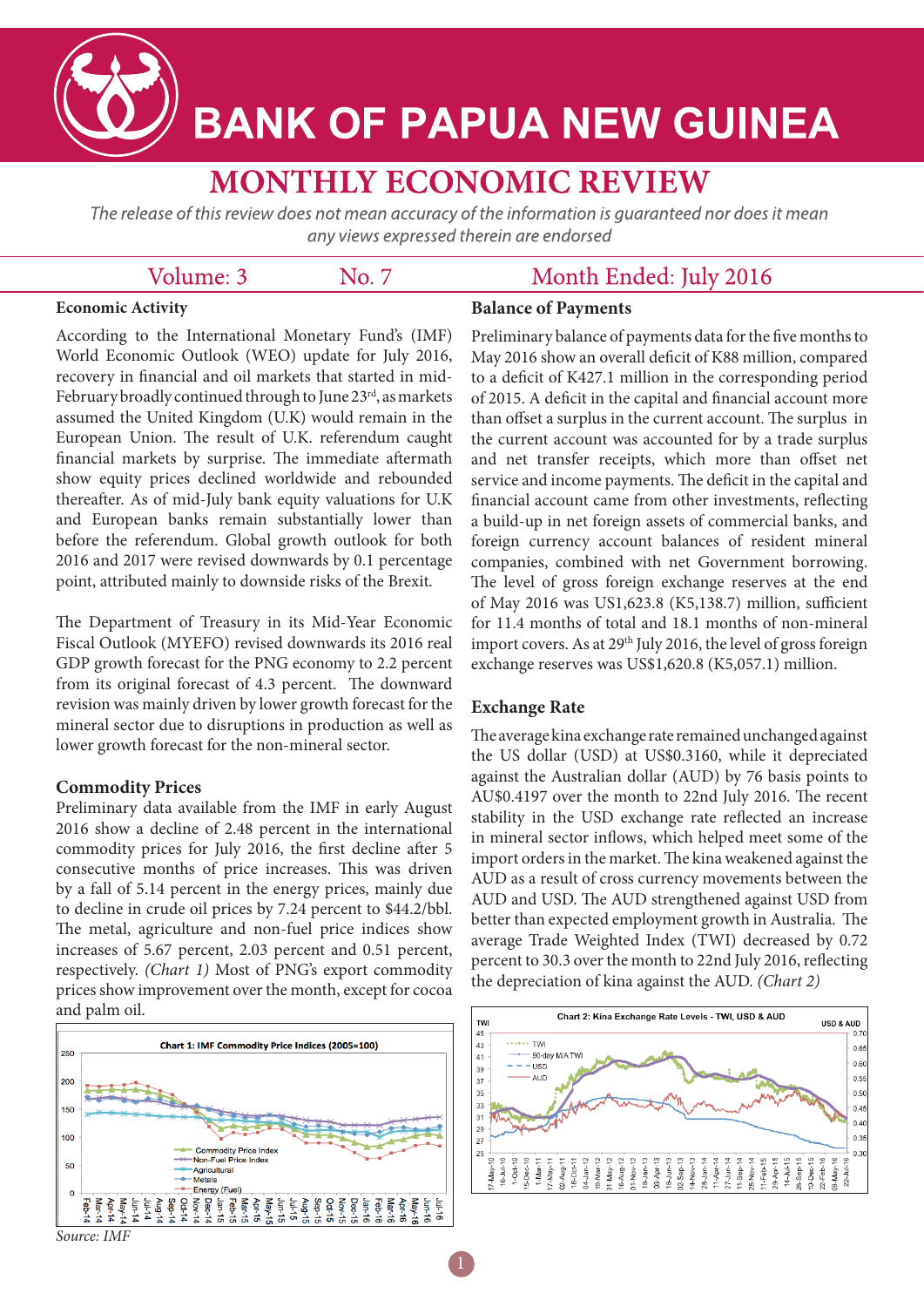### **Inflation**

Annual headline Retail Price Index (RPI) increased by 0.5 percent to June 2016, compared to an increase of 3.0 percent in May 2016. This was due to increases of 3.9 percent in 'Food' expenditure group, 3.2 percent in 'Medical and Health care (excluding Hospital)' and 0.9 percent in 'Other goods'. In the 'Food' expenditure group, there were increases of 8.5 percent in cereal prices, 6.8 percent in fruit and vegetable prices, and 0.4 percent in meat and fish prices. The annual RPI ex-seasonal and RPI ex-seasonal and fuel measures increased by 0.7 percent and 1.2 percent, respectively, over the 12 months to April 2016. These compare to increases of 1.6 percent and 2.1 percent for the respective measures of PRI over the twelve months to May 2016. *(Chart 3)* Quarterly and monthly headline RPI decreased by 2.2 percent and 1.2 percent, respectively in June 2016.



#### **Domestic Interest rates & Monetary Aggregates**

Over the month to 22nd July 2016, the Central Bank Bill (CBB) rates for 28 day term decreased to 1.05 percent from 1.13 percent, while there was only one auction for the 63 day term at 2.37 percent in mid-July. There were no auctions for the other terms. At the Treasury bill auction, interest rates for the 91 day term decreased to 2.63 percent from 2.67 percent, while the 182 day term remained at 4.72 percent. The rate for 364 day term increased to 7.71 percent from 7.67 percent. (Chart 4) For the same period, the weighted average deposit interest rates for the 30 and 180 days decreased to 0.15 percent and 1.94 percent from 0.90 percent and 3.08 percent, respectively, while the 60 and 90 days increased to 0.46 percent and 2.05 percent from 0.43 percent and 1.70 percent, respectively,



Broad money supply increased by 7.9 percent over the year to June 2016, compared to an increase of 8.5 percent in the corresponding period of 2015. This was driven by increases in credit to the public non-financial corporations (state owned enterprises), private sector and the net claims on the Government, which outweighed a decline in net foreign assets of the banking system. Monetary base grew over the same period by 3.2 percent, compared to an increase of 12.6 percent in the corresponding period of 2015. This was mainly due to increases in currency in circulation, while commercial banks deposits at the Central Bank declined.

Commercial bank lending extended to public nonfinancial corporations, other financial corporations and other resident sectors increased by K325.9 million between December 2015 and the week-ending 22nd July 2016. This mainly reflected advances to the service, retail and wholesale, transport and petroleum, Government and agricultural sectors. Over the year to 22nd July 2016, the weekly average lending by banks increased by 10.6 percent to K11, 09.1 million. The commercial banks deposits increased by K1, 124.5 million to K20, 429.6 million between December 2015 and week-ending 22nd July 2016, reflecting placement by the Government, finance, construction petroleum, manufacturing and mining sectors. Over the year to 22<sup>nd</sup> July 2016, the weekly average deposits increased by 3.7 percent to K19, 960.5 million.

#### **Monetary Policy**

2

The Bank kept the policy signalling rate, the Kina Facility Rate (KFR), at 6.25 percent for the month of July 2016.